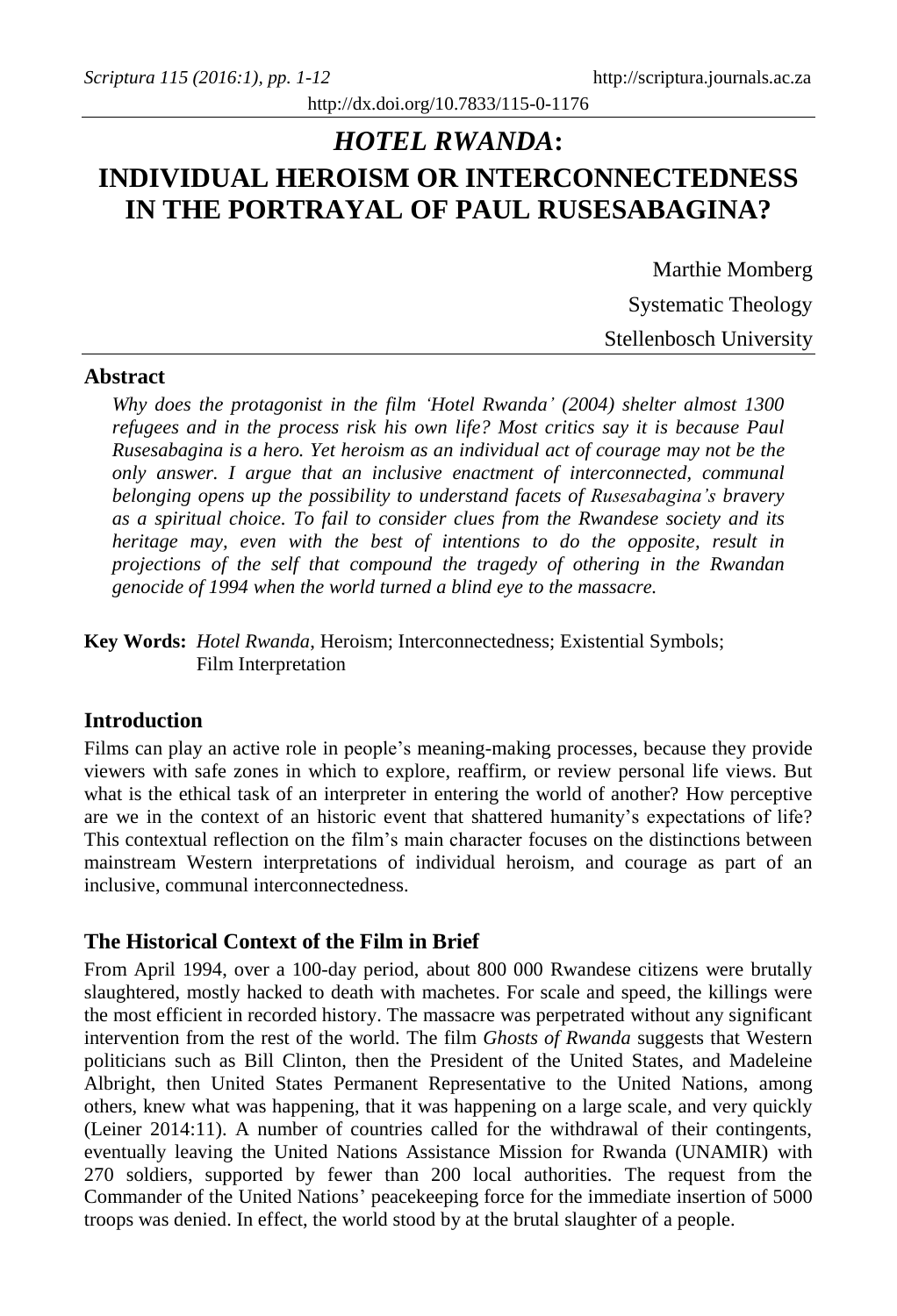The history of the Rwandese population in central Africa can be traced back to the ninth and tenth centuries BCE, when the first of three population groups migrated to the area now known as Rwanda. The Twa, hunters and gatherers of the forest, were the first to arrive. They were followed some centuries later by the Hutus, who were farmers and agriculturists. Then, gradually, the pastoralist Tutsis settled in the region between the tenth and fifteenth centuries. These groups coexisted for centuries without large-scale clashes. They spoke the same language, Kinyarwanda, and adhered to the same religion, a belief in one God named Imana (Nzabatsinda 2005:234). They shared many philosophical and literary elements in an oral tradition, the same rituals and a fluid system of social organization: "(A) Tutsi who fell on hard times could become Hutu, and vice versa. There were Tutsi chiefs and Hutu potentates. They also intermarried extensively, so that over time it became increasingly difficult to tell for sure who was what" (Olojede 2004:15). <sup>1</sup> Both Olojede and Nzabatsinda argue that the distinction between these groups was social, and was informed by financial status rather than by ethnic distinctions in the conventional sense.

According to Dele Olojede  $(2004)$ , a focus on ethnic distinctions between Hutus and Tutsis was deliberately cultivated by German and Belgian colonisers from the mid-1880s. At this time, an anthropology of so-called race science was fashionable in Europe.<sup>3</sup> Germany was initially allotted Rwanda at the 1885 Berlin Conference, which parcelled out Africa among European powers, but Rwanda became a Belgian protectorate after World War I. The Belgians used the ruling elite, the Tutsis, to continue to run the country. When they instituted a system of identity cards that specified each person's ethnicity, it froze every Rwandan's identity, and social mobility was effectively halted. This system remained in place until after World War II, when the Tutsi elite began to demand the end of Belgian colonial rule. The Belgians then shifted their patronage to the Hutu, but in 1959, the Hutu began a purge of the Tutsi from all facets of Rwandan life, a purge that lasted for decades (Olojede 2004:15). 4

The documentary *As we Forgive* (2010) voices the perspectives of both perpetrators and victims in the aftermath of the horrors of the Rwandese Genocide of 1994. It reminds us that ordinary people, good people, even (and sometimes especially) those who may be devoted believers, can perpetrate violent and deadly acts. Yet under the harshest of conditions, such as holocausts, there are always some who do not join the masses, but side with the oppressed. In the Rwandan genocide, several accounts tell of people who did not participate in the persecution of Tutsis and moderate Hutus, or even risked their own safety to protect victims. Examples include a small Rwandese Muslim community who saved fellow citizens (Al Jazeera, 15 May 2014), a pastor who hid eight women in his bathroom (Ilibagiza 2006) and Paul Rusesabagina on whom the protagonist in *Hotel Rwanda* (2004) is based. As a Hutu, married to a Tutsi, according to their identity documents, he saved 1 268 refugees by sheltering them in the four-star Hôtel Des Milles Collines, in Kigali, the Rwandan capital. The hotel was then owned by the Belgian airline, Sabena. Rusesabagina,

 $\overline{a}$ 

<sup>&</sup>lt;sup>1</sup> This is borne out by the personal account of Immaculée Ilibagiza (2006:20), a Tutsi woman who survived the 2004 genocide.

<sup>&</sup>lt;sup>2</sup> Winner of a Pulitzer Prize for a series of articles ten years after the Rwandese genocide.

<sup>&</sup>lt;sup>3</sup> The sentiment also fuelled anti-Semitism, as is so poignantly portrayed in the Berlin Jewish Museum.

<sup>&</sup>lt;sup>4</sup> The essay "Fear" by Scholastique Mukasonga (2014), for example, recalls her chilling childhood memories of the 1960s and the 1970s, which continue to haunt her today in France. She left Rwanda two years before the mass massacre swept through the country.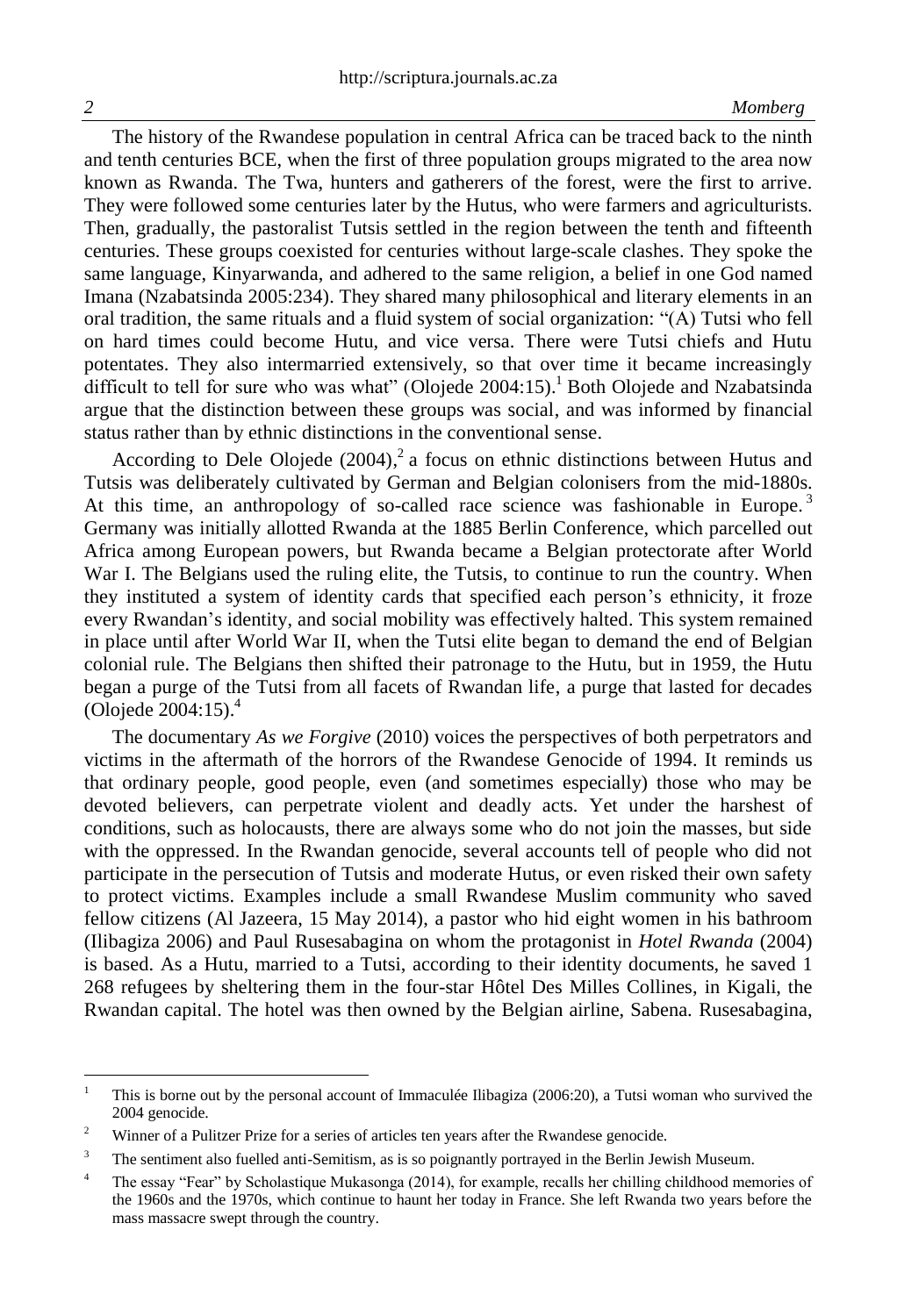who was the house manager at the hotel, became acting manager when the hotel manager handed him the keys and fled from the upheaval.

### **Views on Paul as a Hero**

 $\overline{a}$ 

Why does the protagonist in the film *Hotel Rwanda* (2004) risk his life for others when so many turned their backs on friends, neighbours, family members and an entire people? Kent Williams (2005) is one of several film critics<sup>5</sup> who compare Rusesabagina's film character with Oscar Schindler in *Schindler's List* (1993), due to what Williams calls the 'saintly' way in which he protects fellow citizens: "Paul Rusesabagina and his hotel are the very symbol of hope, a beacon of light in a country overcome with darkness" (2005:n.p.). Schindler profited from the German occupation of Poland in World War II, but he also courageously saved more than a thousand Polish-Jewish refugees during the Holocaust/Shoah by employing them in his factories in Krakow. In the same vein, film critic Roger Ebert (2014:n.p.) says that in this tale of heroism and survival, "Rusesabagina rises to the challenge". Leiner defines a hero loosely as "someone – perhaps an ordinary person, or even someone with a dubious agenda – who evolves and displays impressive and ethically good, or even outstanding, behaviour" and he too refers to the example of Schindler.<sup>6</sup> In terms of his definition he regards Paul as a hero (Leiner 2014:15-17) and the film "a typical hero-story" (Leiner 2014:18,19).

Sakota-Kokot sees Rusesabagina as a black hero, who is "not part of the winning formula of the Hollywood blockbuster" (Sakota-Kokot 2013:225). She points to various notions of othering in the film such as an over-simplified view of the genocide as a barbaric ethnic clash in contrast to (Western) civilisation, a reduction of the Orient or the exotic in an identity of difference, hatred of the excessiveness of the other, and mythical othering whereby the hero needs "exceptional status within the narrative" to be adequately contrasted with the villain (Sakota-Kokot 2013:211-212). Although the film critiques the apathy and the superiority of the West, the sequence of events nevertheless reflects a Western superiority over a stagnant, barbaric, and conservative Africa. She concludes that "Paul is the hero", albeit in a reading of the genocide that "ultimately occurs through Western eyes" (Sakota-Kokot 2013:230) in the way the film deals with ethnicity and historical facts.

Kohen (2010:65) draws on comments by the real Rusesabagina to construct an argument around moral heroism where Paul's circle of care "is expansive enough to include those who are the radically Other". He concludes that Paul's courage stems from being aware of his own mortality, the altruistic example modelled by his father, his disassociation with the Hutu violence and a strong identification with the Tutsi refugees under his protection.

All these critics deem Paul's sheltering of so many people, despite immense pressure from the militia, to be an individual act of heroism in a life-threatening situation. With the exception of Kohen none of them mention the possible roles of communal belonging and interconnectedness. In this regard Kohen (2010:73) notes that according to Paul his

<sup>5</sup> Similar comparisons are made, for example, in *Publishers Weekly* (2005:57) and by Ansen (2004:60) and Johnson (2005:52).

<sup>&</sup>lt;sup>6</sup> A hero can also be tragic. It has been a commonplace for more than 2000 years, since Aristotle (ca. 330 BCE), that when a prominent and prosperous person receives undeserved misfortune, for example, it evokes an emotion of pity as a result of a change of fortune from good to bad.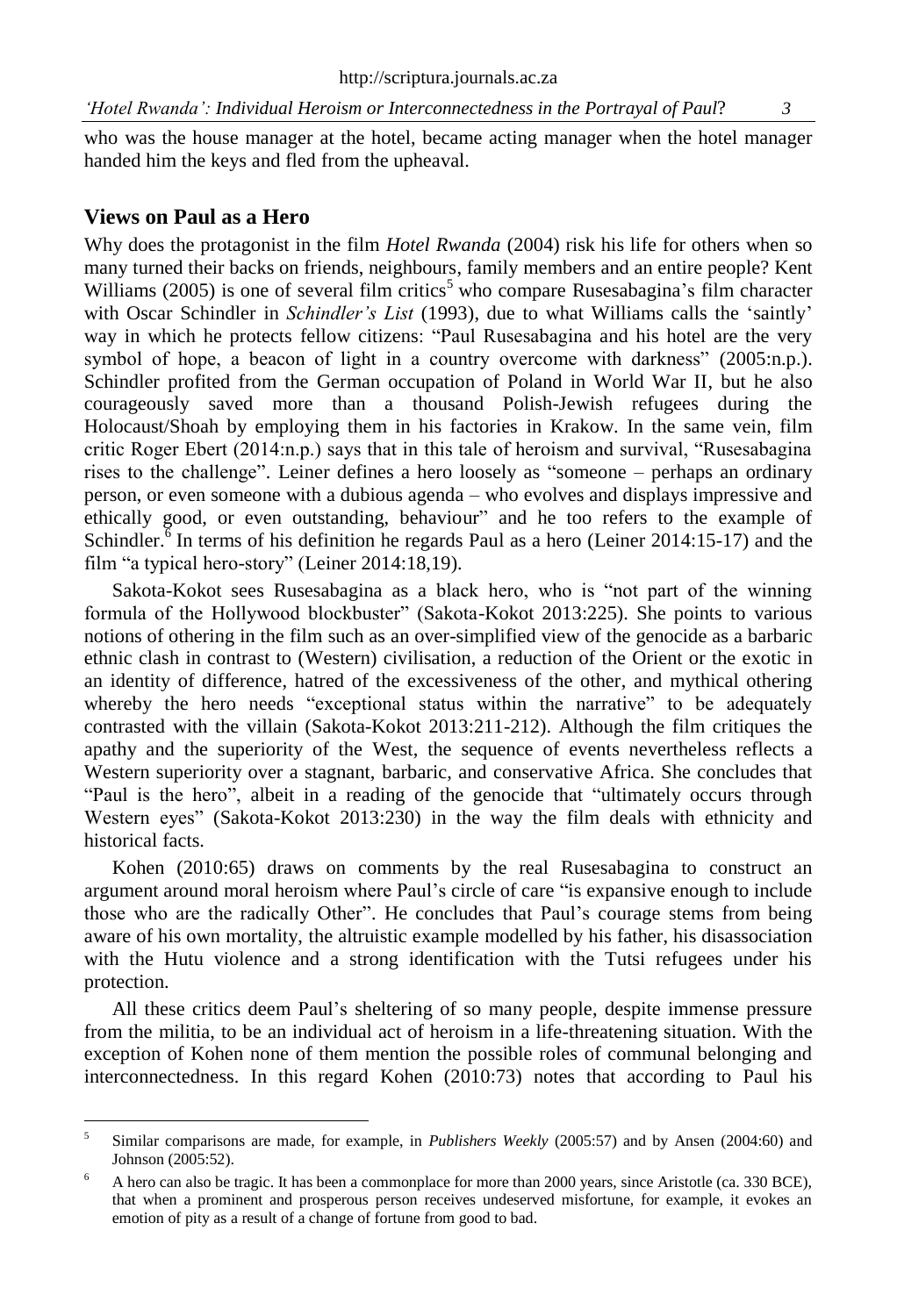morality has not developed in separation from others, but it was passed on to him by his own father who received it from his father and grandfather and before that from "a mixture of Hutus and Tutsis stretching back hundreds of years". Paul's father was a well-respected person in the Rwandese culture who shared his wisdom in the traditional judicial system of *gacaca*. To Paul (who does not regard himself to be religious) protecting and housing refugees is part of the Rwandan concept of hospitality and not an unnatural, isolated act of kindness reserved only for friends and relatives. Sheltering and defending strangers is not a nice thing to do, but a spiritual imperative rooted in the Rwandan culture. (Kohen 2010:72- 74).

# **Theoretical Differences between a Modern Western View and Interconnectedness**

My focus is on film as a way to deepen an understanding of others and in trying to do so, to choose an appropriate lens to limit othering. The historic context of the Rwandese and the pointers provided by Kohen raise the need to re-view film interpretations that do not take the role of communal belonging into account.

It is very difficult to inhibit projecting one's own existential framework and symbols onto the behaviour of other people, precisely because our experience of these elements are so deep-seated and so ingrained that each of us tends to feel (and think) that her/his own perspective of life is the way things work, or ought to work, for everyone. The elevation of one's own perspective to the decisive or only possible criterion when interpreting another's existential belonging implies an imperialistic approach. For most of us, this is a shocking realisation. Many of us expressly say that we want to do the exact opposite, and claim to have no desire whatsoever to colonise the inner world of others. And still we do it. Time and again I feel embarrassed when I realise in hindsight that I unwittingly projected my own reality view onto those whom I want to understand. Others also step into this trap (Momberg 2010:41-43) or remain perplexed about differences between people.

The social fabric of Rwanda, as in most African countries, was severely distorted by centuries of inappropriate, but active, purpose-driven engagement by European colonialists with the continent and its people in order to shape it according to the material needs, the power bases and the belief systems of Western modernity.<sup>7</sup> Thus, in considering a film in the context of the Rwandan genocide, the context of centuries of interaction between people from a modern Western-Christian existential paradigm and those from a traditional African existential paradigm needs to be taken into account.<sup>8</sup>

Existential symbols, or our impressions, assumptions, conventions, associations and values, express our interpretation and imagination of various ways to make sense of

 $\overline{7}$ Examples of inappropriate engagement in Africa include the slave trade, colonialism and the superficial implementation of nation-state models (Kobia 2003, Clark in Horsfield, Hess & Medrano, 2004), the effect of the Cold War, the search for natural resources, as well as globalism (Stiglitz 2002).

<sup>8</sup> For the purposes of the article, an existential paradigm or a reality view is defined as a quest for, realisation or maintenance of a sense of belonging to a totality, including the ultimately-real (Cumpsty 1991:161). A person's existential paradigm explains how s/he relates to existential features such as the temporary, the spatial and the eternal dimensions of life, the nature of reality, including what is real and what is not, the mode of engagement with the world-out-there, the relationship between an individual and society, chance versus determinism, the attainment of spiritual knowledge, the source of ethics, the ground of meaning, and so forth. Each of these features can be understood or symbolised in different ways by religious traditions and people. I refer to these features as existential symbols.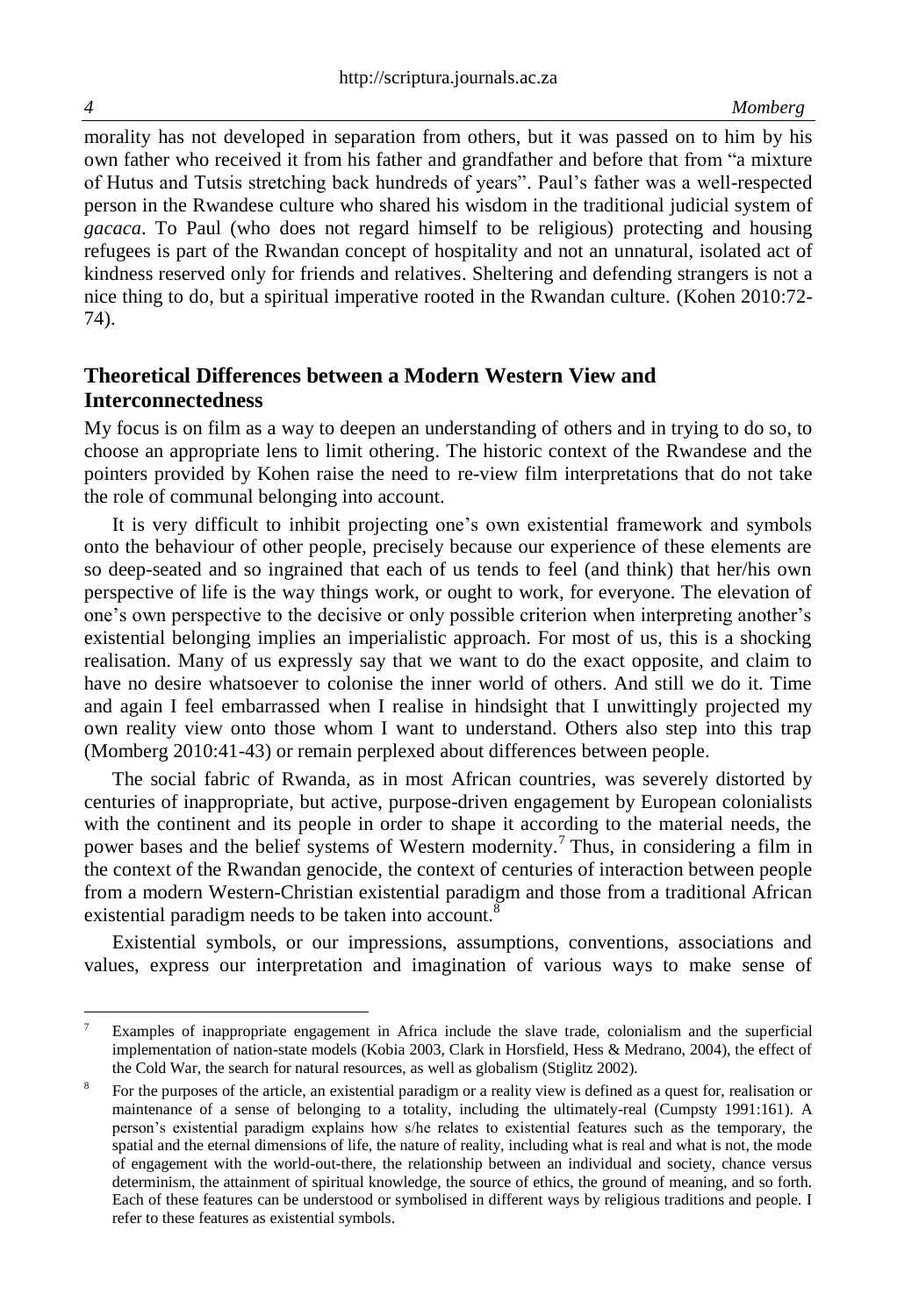totality, including the ultimately-real. For example: Is time perceived as linear or cyclical? Is reality dualistic or monistic? Is the immediate world out there real and ultimate, or not? (Cumpsty 1991:218).

Tarnas (1983:321) argues that the concept of "linear historical progress toward ultimate fulfilment" is "perhaps the most pervasive and specifically Judaeo-Christian component tacitly retained in the modern world view" of Western society. Such a perception of time, with a clear beginning and end (of the world), implies an impetus to work towards a better tomorrow – in other words to *shape* the environment, one's own life, etcetera, and *not to maintain* things as they are *nor to affirm daily life as* of *the real and as part of the ultimate*ly-*real*. Valuing linear time is linked to the *expected fulfilment* of future events and the individual tends to relate to society in a *solidary* manner and contributes towards an *end point or goal*. *Sacrifice* of the present texture of life and the overcoming of obstacles at great personal cost are regarded worthwhile. Thus an individual may support her/his society in a courageous attempt in solidarity with others, but the motivation for doing so is not necessarily or primarily informed by a sense of communal interconnectedness.

In what may be called an Immediate Experience Affirming a paradigm characterised by interconnectedness plays a significant role. Theoretically and when totally coherent it is characterised by a *monistic* web of life that connects human beings, nature and the ultimately-real with the past, the present and the future. Each individual is actualised through connection with the community, both those living and those departed. Social relations begin with the *individual in the centre* and from there move out to a *network of relations* between the person, the ultimately-real and everything else, but with a *decreasing emphasis on the individual*. This essentially *communal* perspective of social relations differs starkly from a modern Western existential paradigm, as the *test of the quality of the immediate experience lies in the texture of life and not in goals*. Thus the existential value of time is not explained by a series of historical events, but rather by *cyclical rhythms* as manifested through nature and human life. Change, which is a feature of all life, is not seen as 'going somewhere'. The mode of engagement with the world out there involves *fitting into a totality* where there is no clear beginning or end, and all are part of a *pulsating, coherent whole*. Belonging to the ultimately-real is assumed to be axiomatic, and this relation must be *maintained or repaired*, and not overcome, as it would be in a *dualistic, purpose-driven, linear* perspective of life (Cumpsty 1991:172-217; Louw 1998; Ukpong 1999; Tarnas 1993).

This paradigm is often associated with the African concept of *Ubuntu*, "(t)he entire universe participates in the one life of God and there exists a network of relations between God, human beings and the cosmos, with the human being at the center" (Ukpong 1999:112). In this spirituality, every action affects the whole. Every individual belongs to the ultimately-real, or finds existential meaning by belonging to her/his community, as the relationship between God, humanity and nature is interdependent, without a rigid distinction between the personal and the impersonal. The source of ethics is to seek harmony (which requires wisdom). It provides individual purpose, but the individual cannot find meaning or express his or her worth without expressing it through belonging to the community. However *Ubuntu* and similar terms in sub-Saharan African indigenous cultures can have many different connotations and these have not yet been mapped out (Gade 2012:485-486).

I want to stress that these theoretical outlines of different symbolic expressions (marked by italic print) do not to point to rigid or fixed existential paradigms, but rather to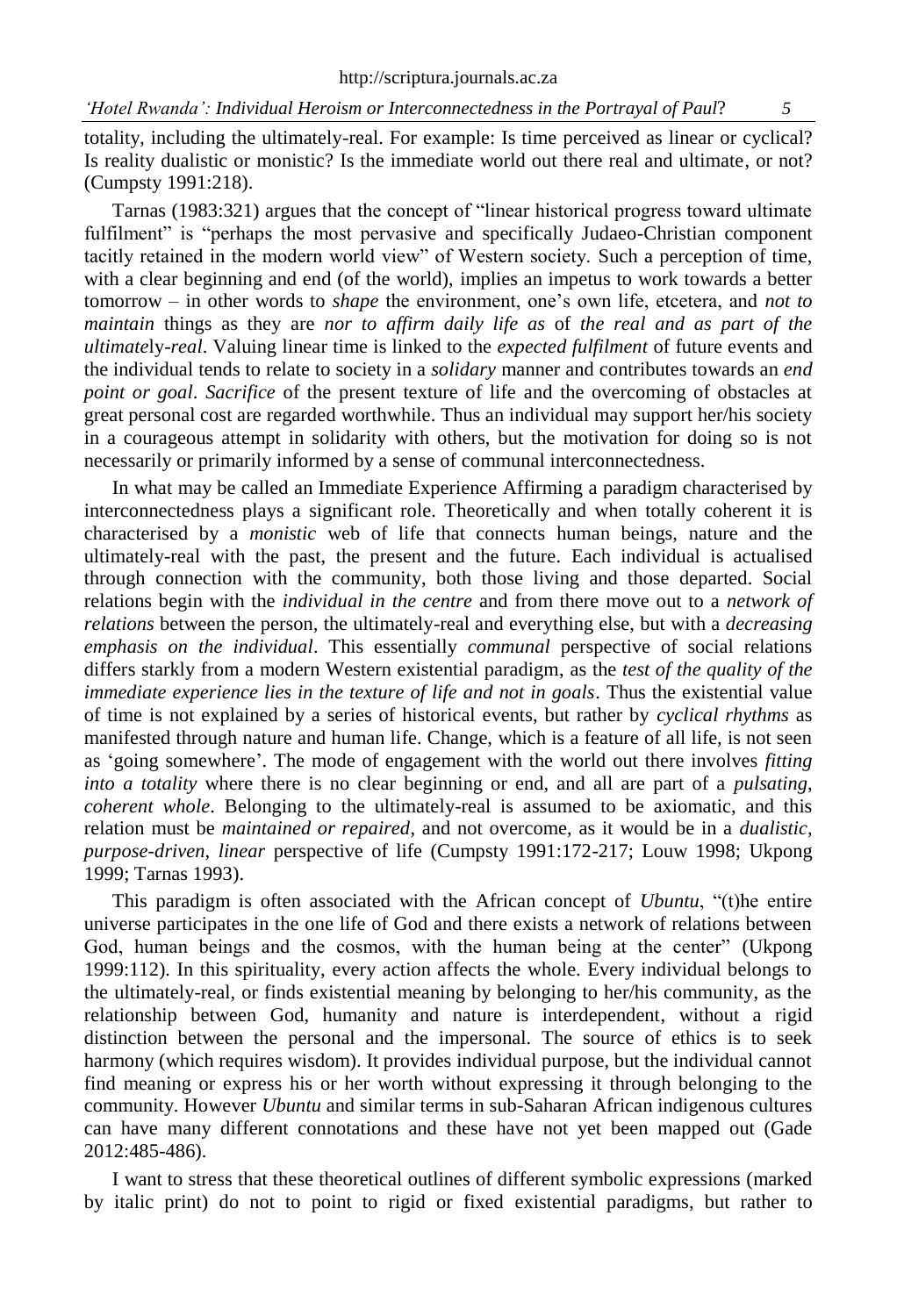distinctions in the interpretations of existential factors and their impact on one another. Although I described some aspects of these two paradigms as if both are coherent, this is often not the case, due to people's personal choices, or to external influences which may result in an uneasy fit between symbols from different paradigms. If we acknowledge that life views are not universal truths, but are expressed rather through a creative imagining of the human condition in the context of the imperceptible (Armstrong 1994:233-234), it should sensitise us not to assume that what identifies or gives meaning to one person automatically applies to everyone else.

In what follows I reflect on the possible roles of both these two paradigms in the film's portrayal of Paul.

# **Paul's Humanity in a Distorted Society**

When the film starts, the viewer is aware that it is April 1994. Paul Rusesabagina, a Hutu, is portrayed as an aspirational figure in the eyes of his young colleague, the porter Dube:

- Dube: Aah, that is a fine cigar, sir! Paul: This is a Cohiba cigar. Each one is worth 10,000 francs. Dube: 10,000 francs? Paul: Yes, yes. But it is worth more to me than 10,000 francs. Dube: What do you mean, sir? Paul: If I give a businessman 10,000 francs, what does that matter to him? He is rich. But, if I give him a Cohiba cigar straight from Havana, Cuba, hey, that is style, Dube.
- Dube: [smiles] Style!

To the admiration of Dube, Paul advises the hotel chef to concoct a dish with local ingredients when the quality of the freshly delivered crayfish is not what is expected. Clad in Western business attire, he is able to befriend and impress Westerners in senior positions, including the Commander of the United Nations peacekeeping force, and he seems to fit seamlessly into the world of European and American officials and tourists. His social standing reflects that of the ruling class in Rwanda, the Hutus, but he is married to a Tutsi woman, Tatiana. Paul navigates between his own political opinion (which opposes the oppression of the Tutsis) and his duty to collect stock for the hotel when he accepts a militia shirt from a Hutu supplier of beer. He talks himself out of the offer to join the militant movement and keeps quiet when a container tips over to reveal machetes instead of crates with beer. On their way back to the hotel, he uses the shirt to pacify Hutu extremists when he and Dube are caught up in a demonstration.

As the political tensions rise, Paul tries to alleviate the anxiety of family members by telling them that there is no reason to leave the country. Shortly after they learn that the Rwandese president's plane has been shot down,<sup>9</sup> their neighbours are attacked. Paul does not want to call for help when his wife urges him to do so: "All day long I work to please this officer, that diplomat, some tourist to store up favours so if there is a time when we need help I have powerful people I can call upon. […] He is not family. Family is all that

 $\overline{a}$ 

<sup>9</sup> On 6 April 1994, a plane carrying the Rwandan president, a Hutu, was shot down. In the wake of the incident, extremist Hutus from the Interahamwe, a Hutu paramilitary organization, began the killings and implemented a plan to destroy the entire Tutsi civilian population.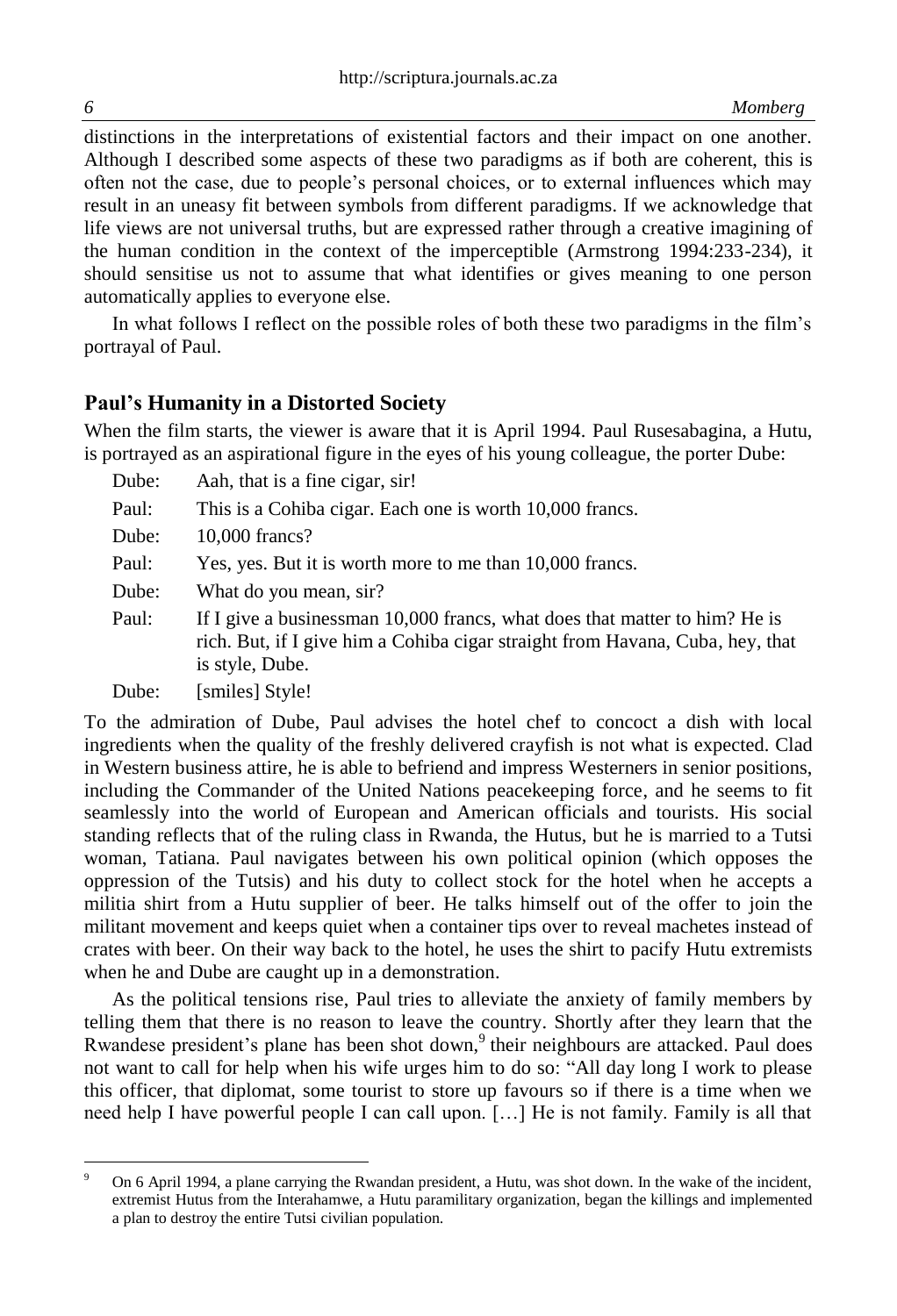matters." The impression created up to this point is that Paul is successful in the eyes of those who prefer a so-called international (Western) image, and that he distinguishes between himself and his family in relation to others in Rwandese society. Based on the contents of the film thus far, one would suspect that Paul's goal-orientation and his ability to engage actively with and shape his environment to suit his needs can be explained by existential symbols that are generally associated with a modern Western paradigm. It is necessary to allow the story to unfold further before drawing any conclusions.

The next night Paul comes home to find his frightened family hiding with several moderate Hutus in a pitch dark house. He wants to protect only his own family, but his wife Tatiana once more pleads passionately with him to offer shelter to the others too. Paul agrees under pressure and eventually leads the whole group into the Hôtel des Mille Collines after bargaining with a senior member of the Hutu militia, who threatens to kill the whole group, starting with Paul. In the following days and weeks, when the United Nations' refugee camp becomes either too crowded or too dangerous to be safe, more people flee to the hotel. Even in these dire circumstances, whilst coping with an overly full hotel and diverting Hutu soldiers, Paul is always dressed in a neat dark suit with a tie and a spotless white shirt – clothes that differ from the more colourful, African clothes of the rest of the staff. He continues to perform the role of a dedicated manager in effective control of a fully booked hotel, crossing all the t's and dotting all the i's, although his guests are now refugees crowded into rooms. He is depicted as quite as fearful as the others, but, unlike them, he has the means, the skills and the connections to bargain with, and to bribe people with influence, which buys them all time. In short, he is able to shape his environment.

Paul trusts that help will arrive from the Western world, but Jack, a journalist who took video clips of the killings, remarks cynically: "I think if people see this footage they'll say, 'Oh my God that's horrible,' and then go on eating their dinners." When several vehicles with soldiers do arrive at the hotel, it is only to inform them that all Western countries and the United Nations Assistance Mission for Rwanda (UNAMIR) are withdrawing from Rwanda and that all the tourists and officials from Western countries must evacuate immediately. The Commander of the United Nations peace keeping forces shares the journalist's disillusionment of the Western world:

|                 | Colonel Oliver: You should spit in my face.                                                                                                                                                                                                                                                           |
|-----------------|-------------------------------------------------------------------------------------------------------------------------------------------------------------------------------------------------------------------------------------------------------------------------------------------------------|
| Paul:           | Excuse me, Colonel?                                                                                                                                                                                                                                                                                   |
|                 | Colonel Oliver: You're dirt. We think you're dirt, Paul.                                                                                                                                                                                                                                              |
| Paul:           | Who is we?                                                                                                                                                                                                                                                                                            |
|                 | Colonel Oliver: The West. All the Superpowers. Everything you believe in, Paul.<br>They think you're dirt. They think you're dumb. You're worthless.                                                                                                                                                  |
| Paul:           | I am afraid I don't understand what you are saying.                                                                                                                                                                                                                                                   |
| Colonel Oliver: | Oh, come on, Paul, you're the smartest man here. You got 'em all<br>eating out of your hands. You could own this frigging hotel, except for<br>one thing. You're black. You're not even a nigger. You're an African.<br>They're not going to stay, Paul. They're not going to stop this<br>slaughter. |

For the first time Paul realises that those he regards as his allies, the very people who inspire him and on whom he relies for help, are not real friends. In a striking symbolic scene in the film, rain pours down as the Western hotel guests, including the press, are accompanied to the rescue vehicles by the staff with umbrellas. Paul, who oversees the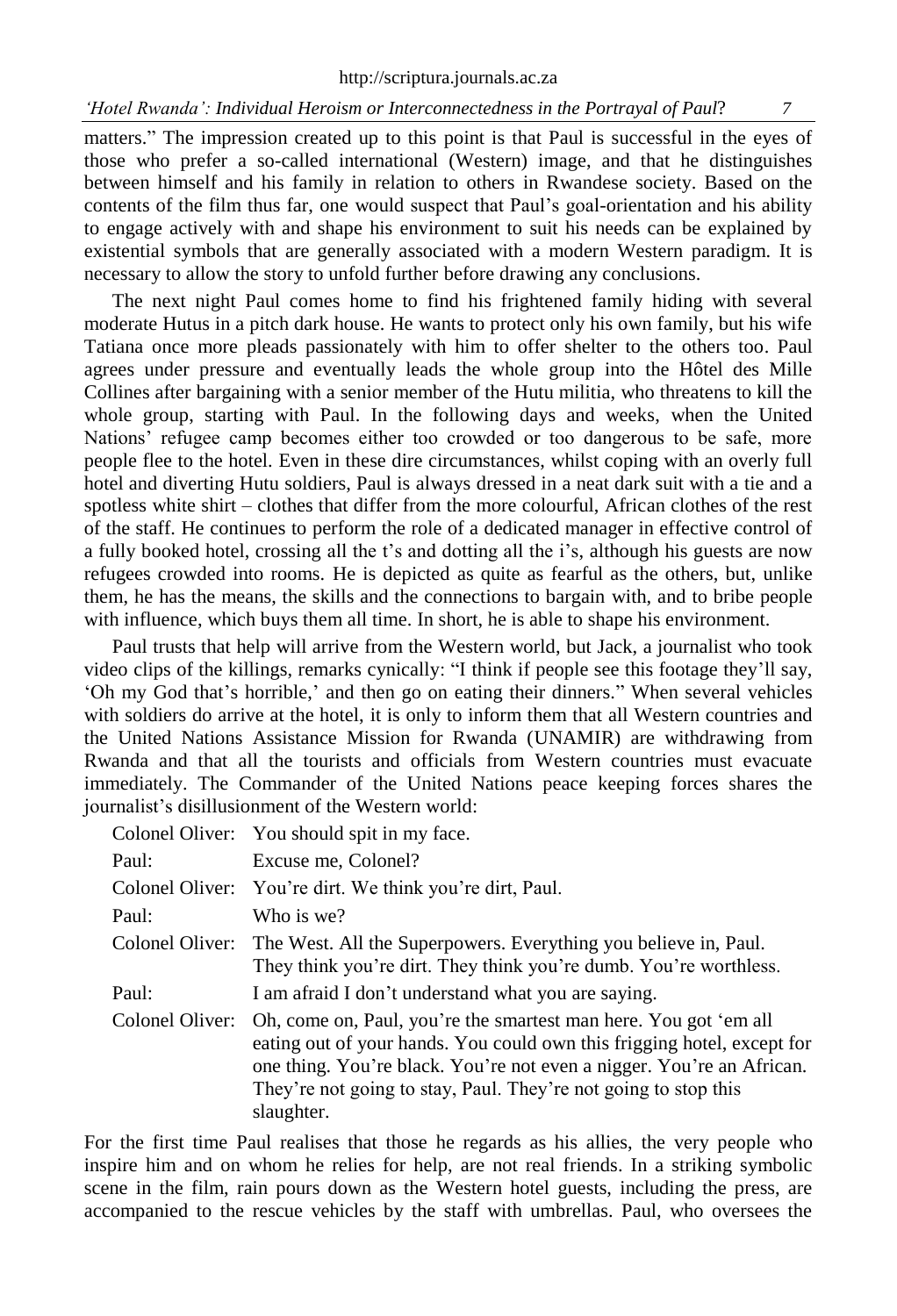departure, is drenched. As the buses leave, the hotel staff huddle under the overhang of the entrance and Dube steps forward to offer Paul the shelter of an umbrella. But it is too late. His clothes and his body are soaked from head to toe.

The scene suggests a significant shift or turn in Paul's experience of reality. Liquids or fluids, such as the pouring rain, have multiple symbolic meanings, such as the beginning and end of all things on earth, intuitive wisdom, the mother-*imago,* the universal congress of potentialities; the female principle and unconsciousness (Cirlot 201:364-367). In this dark moment, Paul experiences an acute personal crisis. He no longer knows where he fits in or what to believe. It is evident that his identification with Western power, style, goalorientation and the ability to shape life are crumbling – he confesses to his wife in a private moment: "They told me I was one of them, and I... the wine, chocolates, cigars, style... I swallowed it. I swallowed it, I swallowed all of it. And they handed me their shit. I have no... no history. I have no memory. I'm a fool, Tati." With the Western peacekeeping forces and hotel guests all gone, Paul encourages the displaced to save themselves by phoning influential people abroad and asking for help with repatriation.

It is only when, in a nauseating scene, he physically experiences the unacceptability of his changed life-world as a result of the brutal murders that he can no longer sustain his suit-and-tie image and is stripped to his core. Late one afternoon, an unwilling Dube accompanies Paul to one of the hotel's suppliers in order to secure food for the refugees. When they return with their load, it is already dark. They take the same road that they had travelled that afternoon. At some point, the vehicle appears to be off the road, bumping over what seem to be rocks. Paul, tense, shouts at Dube to get the vehicle back on the road immediately. What they subsequently discover strips Paul of all visible signs of control. The road, which was deserted and clear a few hours ago, is now littered with lifeless, massacred bodies, impeding the vehicle's progress.

Back at the hotel and in the privacy of his bathroom, the viewer sees an utterly distraught man. Once more the film uses water as a symbolic medium to connect deepseated feelings with Paul's present reality. After a shower to rinse off the blood and grit on him as a result of clearing the road of dead bodies, Paul dresses himself afresh in a stark white shirt and begins to put on a tie. But this time he cannot go through with it. He can no longer cover up. "Immersion in water signifies a return to the pre-formal state, with a sense of death and annihilation on the one hand, but of rebirth and regeneration on the other, since immersion intensifies the life-force" (Cirlot 2001:365). Thus far, Paul has acted purposefully and tried to shape the hotel full of refugees to resemble a well-managed business. Now it seems as if the very foundation of his beliefs has been shattered, and he can no longer maintain his carefully collected image. The acute horror of the massacre amongst his people has been brought home to him in a brutal and literal way. The overwhelming anguish strips his identity of its outer layers and levels him. With his back pressed against the bathroom wall, the utterly distressed man slides down to the floor, tearing the clean, white shirt and tie from his body to reveal the dark skin of his torso. The viewer sees a man crawling on the floor, gasping in anguish. Someone knocks on the door, but he cannot open it. In this moment, he is no saviour, he has no hope and he feels helpless. He grapples with himself and with what makes life worthwhile. Those whom he trusted have deserted him and his country, and his own people are murdering their fellow citizens. How can he make sense of all this? He experiences more than horror  $-$  it is a spiritual crisis.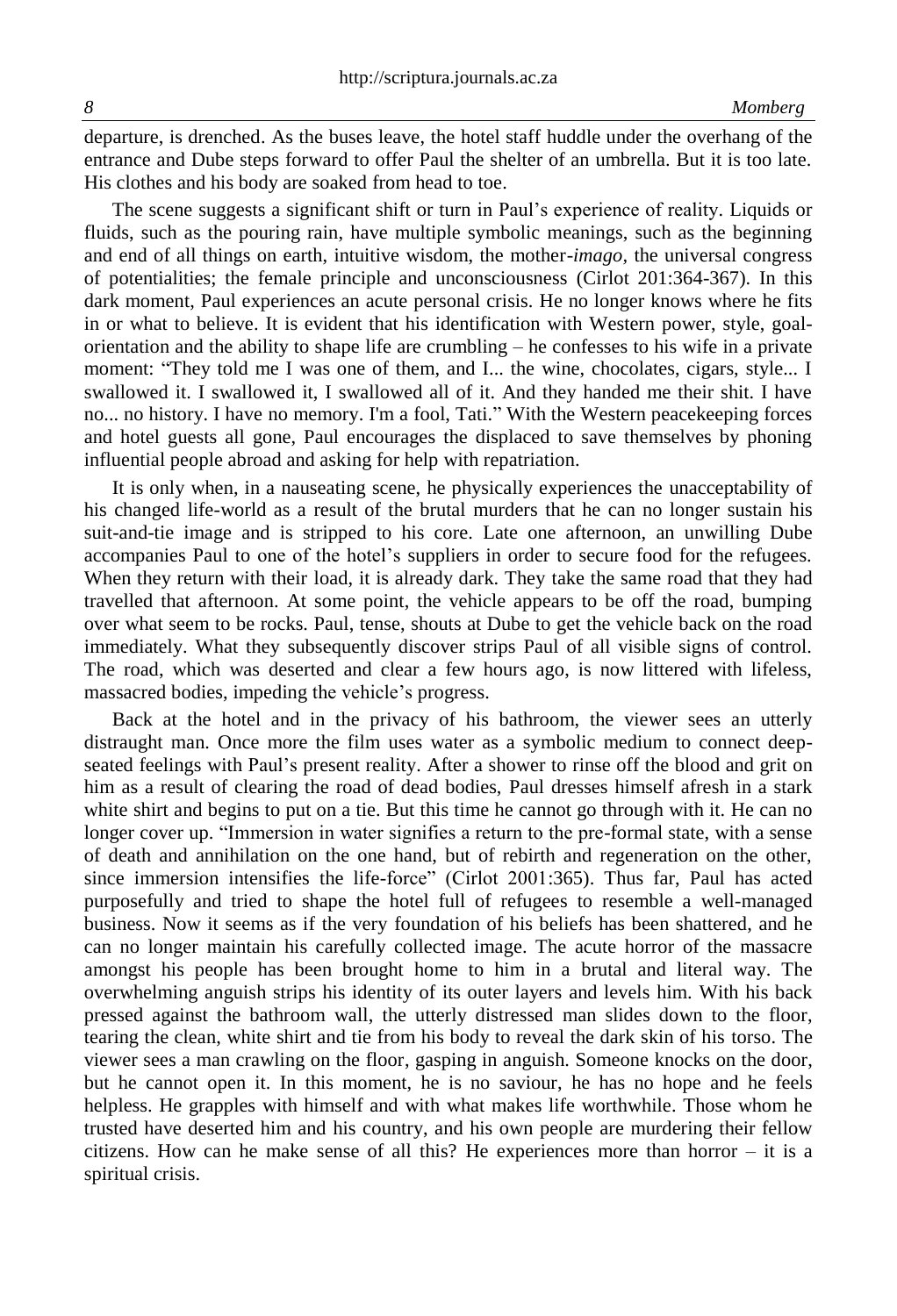The shower and the blood, or the second immersion in fluids, seems to stir his consciousness to a point where he rediscovers the life-force of his communal Rwandese roots. The viewer meets Paul as someone interested only in his own family's safety in the opening scenes of the film. When his wife pleads with him to shelter the victims, he eventually tries to please her. However, Tatiana's heart-rending requests, together with Paul's own disillusion and trauma prompt a re-awakening of a deep-seated, felt sense of reality based on a centred communal belonging in him. After the dramatic scene in the bathroom, the portrayal of Paul's social values no longer represents any traces of an individual perspective, but he actively extends his personal position or individual centre to encompass the displaced. He no longer wears a suit and a tie. Some of the calls by refugees for help pay off, and they, including the Rusesabagina family, are granted permission to be evacuated to other countries. Yet many are not that lucky. As Paul is about to get into the rescue vehicle, he turns around to look back at those whom he has just greeted, and realises that he cannot leave them. In what may seem like a heroic deed to the Western mind, he forsakes his personal chance to freedom by sending his wife and children and the others to safety, while he stays behind to take care of those who are not yet on the evacuation list. Yet, if in the deepest sense, the integrity of his own existence is meaningful when he realizes himself through communion with others, it means that his choice to remain behind is not a heroic deed in the classic Western sense, but a profound, inclusive expression of humanity within a spirituality of interconnectedness.

The words of emeritus Archbishop Desmond Tutu (2000:31), "I am human because I belong, I participate, I share" and "(s)ocial harmony is for us the *summum bonum* – the greatest good" come to mind. As such the source of ethics – that which governs relationships with people and the world  $-$  is not a higher realm or a future goal, but an integrated part of a "network of interdependence and togetherness" (Tutu 2000:166) or "the bundle of life" (Tutu 2000:196). Or as explained in the words of Ma'Makhubu – the mother of the boy who carried the dead body of Hector Petersen during a 1976 student protest against South African apartheid: "Mbuyisa is or was my son. But he is not a hero. In my culture, picking up Hector is not an act of heroism. It was his job as a brother. If he left him on the ground and somebody saw him jump over Hector, he would never be able to live here."<sup>10</sup> In this sense the social ethos is not symbolised by a solidary act of rescuing others, but by affirming the relations between the living and the dead. Tutu's remarks on South African *Ubuntu* express an inclusive morality that values all persons as interconnected and human, and Ma'Makhuba's words point to a moral duty of "I can do no other" that is not special, but natural even when people flee for their lives. In the same vein, Paul's act may express, affirm and perhaps restore some sense of human dignity in the desperate situation as a result of his inclusive, expansive understanding of the Rwandese notion of hospitality and brotherhood.

In the scenes that follow, the situation intensifies. The United Nations vehicles with his family and refugees are attacked and they have to return to the hotel. Paul has nothing left to buy time with, not even one day. The present is a dark pit of utter devastation, and there is no future. They have nowhere to go, and no-one to protect them. The possibility of life implodes. It seems as if individual survival becomes the very factor which is required for meaning. All that "remains as a possible ground of meaning is individual contributions to a struggle for short-term sectional improvements in texture" (Cumpsty 1991:205). Cumpsty argues that in such a situation, the 'grand design' which is expressed either by major

 $10$ <sup>10</sup> Ma'Makhubu's words are inscribed at the Hector Petersen Memorial in Soweto, South Africa.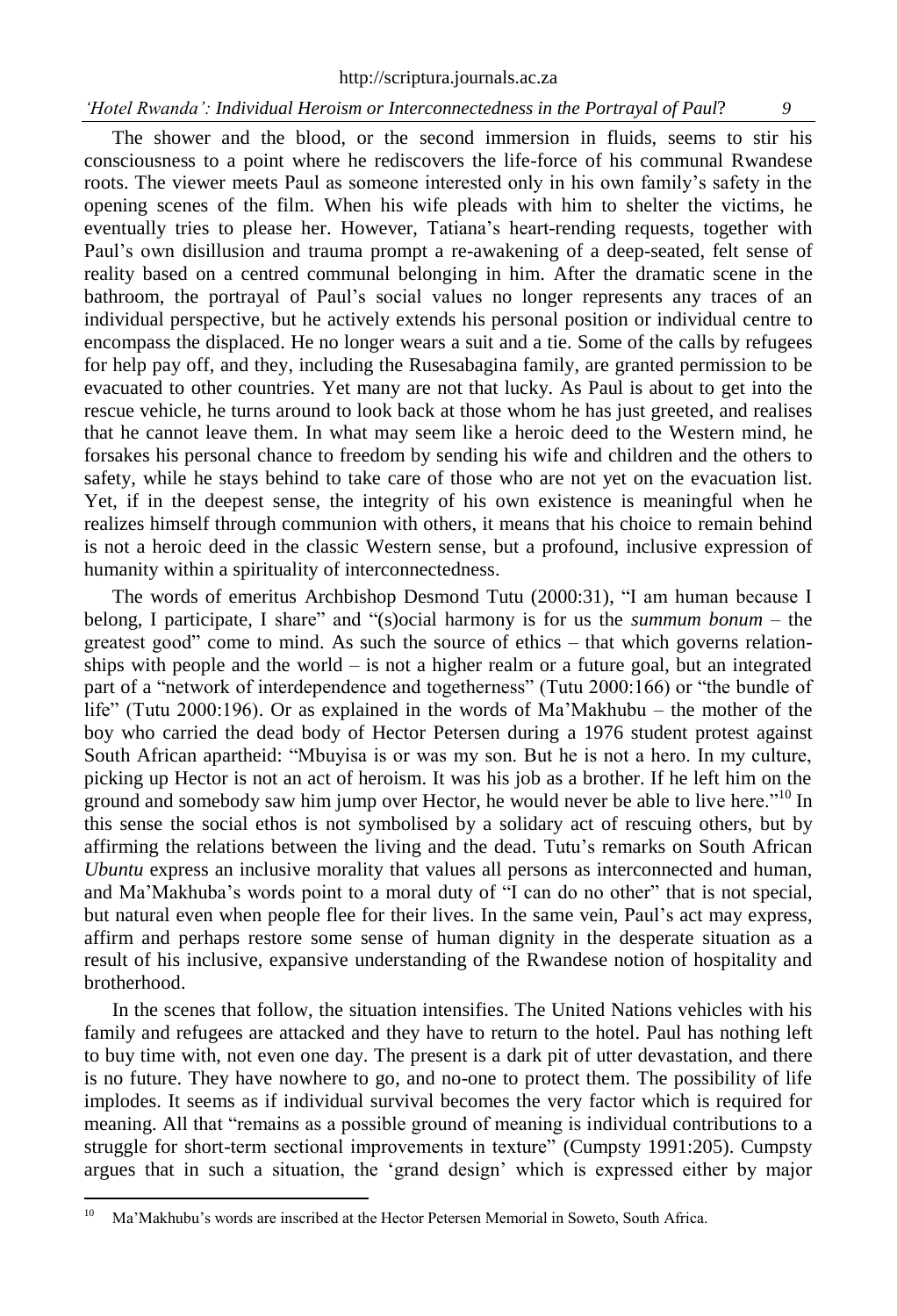supportable goals or in the worthwhile texture of daily experiences as in an Immediate Experience Affirming paradigm, is missing. In this case, neither modern Western existential symbols of *solidarity*, an *active shaping of the world out there*, *sacrifice* and *goal-orientation*, nor symbols such as *communal social values, wisdom*, the *restoration of harmony* and an emphasis on the *quality of the experience*, can bring relief.

Whether Cumpsty's comments apply or not in this case is not clear from the last scenes. The film concludes as the Rusesabagina family and everyone else in the hotel reach safety in a United Nations refugee camp. In a post-script, the viewer is informed that the Rusesabagina family relocated to Belgium after the genocide. How they and all the Rwandese – both those who survived the massacre and those who participated in the killings – cope with life and find existential meaning and belonging after the genocide may be a story that is still unfolding.

# **Conclusion**

Paul Rusesabagina's character portrays both the positive and traumatic effects of a severely damaged tapestry of society, where two existential paradigms, each with different sets of aspirations and symbolic expressions, co-exist in incoherent ways as a result of centuries of Western intervention.

In the film Paul develops from a person who pursues his own interests to someone who risks his life for the sake of others. To interpret his behaviour as heroic, or as resembling those of Oscar Schindler, may reflect a modern Western view, if it is assumed that he overcomes a current reality too devastating to be confirmed as the ultimate in his striving for a better tomorrow. Such an interpretation of courage and sacrifice, hailed for being special in society, is devoid of a relevant, and additional, perspective of an interconnected societal bond that needs to be affirmed and restored for the sake of the spiritual wellbeing and worthwhileness of the individual as an integral member of the community.

*Hotel Rwanda* (2004) portrays a haunting, true tragedy and the human potential to live with spiritual integrity in the absence of hope for physical survival. If it is the ethical responsibility of a film critic to focus, first and foremost, on the portrayal of the film character and not on the self, it is perhaps not too much to ask to consider symbols from different existential paradigms in the historic context of the film. To reduce someone else to the way I understand life without even trying to engage with the other's world, may perpetuate neglect, exclusion and othering. In this case, it would compound the human tragedy that *Hotel Rwanda* (2004) urges us to not forget or repeat.

# **BIBLIOGRAPHY**

- Al Jazeera English. Hutu Muslim saved Tutsis during Rwandan Genocide. YouTube video clip. [Online]. Available: http://www.dailymotion.com/video/xqlmqy\_hutumuslims-saved-tutsis-during-rwandan-genocide-8-apr-09\_news. [2014, 15 May].
- Ansen, David 2004. A hero will rise. *Newsweek,* 144(25):60. Film review. [Online]. Available: [http://web.b.ebscohost.com.ez.sun.ac.za/ehost/ detail/detail?vid=7&](http://web.b.ebscohost.com.ez.sun.ac.za/ehost/%20detail/detail?vid=7&%20sid=d799e1f4-e11f-4051-881f-d2e8a1a4a499%40sessionmgr113&hid=125&bdata%20=JnNpdGU9ZWhvc3QtbGl2ZSZzY29wZT1zaXRl#db=aph&AN=15343414)  [sid=d799e1f4-e11f-4051-881f-d2e8a1a4a499%40sessionmgr113&hid=125&bdata](http://web.b.ebscohost.com.ez.sun.ac.za/ehost/%20detail/detail?vid=7&%20sid=d799e1f4-e11f-4051-881f-d2e8a1a4a499%40sessionmgr113&hid=125&bdata%20=JnNpdGU9ZWhvc3QtbGl2ZSZzY29wZT1zaXRl#db=aph&AN=15343414)  [=JnNpdGU9ZWhvc3QtbGl2ZSZzY29wZT1zaXRl#db=aph&AN=15343414.](http://web.b.ebscohost.com.ez.sun.ac.za/ehost/%20detail/detail?vid=7&%20sid=d799e1f4-e11f-4051-881f-d2e8a1a4a499%40sessionmgr113&hid=125&bdata%20=JnNpdGU9ZWhvc3QtbGl2ZSZzY29wZT1zaXRl#db=aph&AN=15343414) [2015, 24 August].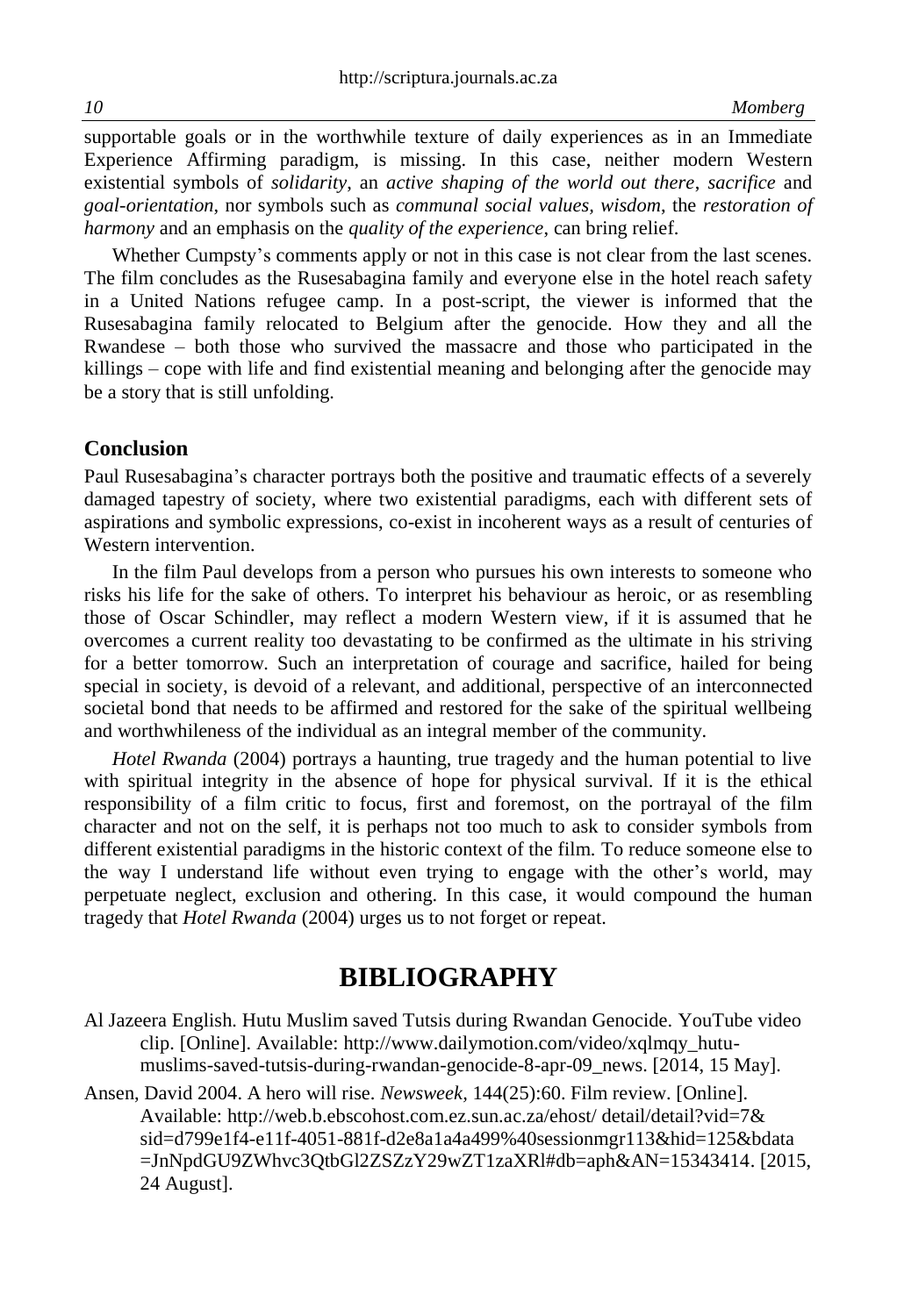- *'Hotel Rwanda': Individual Heroism or Interconnectedness in the Portrayal of Paul*? *11*
- Armstrong, K 1994. *A History of God. The 4 000-year quest of Judaism, Christianity and Islam*. New York, NY: Ballantine.
- *As we forgive* 2010. Documentary. Directed by: Laura Waters Hinson. Narrated by: Mia Farrow. Music by: Chris Biondo, Lenny Williams. United States of America. 53 mins. Produced by: Laura Waters Hinson.
- Cirlot, Jacques E 2001. *A Dictionary of Symbols*. Trans. J Sage. London: Routledge.
- Cumpsty, JS 1991. *Religion as Belonging*: *A General Theory of Religion.* Lanham, MD: University Press of America.
- Ebert, R 2004. Hotel Rwanda. Film review on rogerebert.com. [Online]. Available: [http://www.rogerebert.com/reviews/hotel-rwanda-2004 \[2014,](http://www.rogerebert.com/reviews/hotel-rwanda-2004%20%5b2014) 21 July].
- Gade, C 2012. "What is Ubuntu? Different Interpretations among South Africans of African Descent." *South African Journal of Philosophy,* 31(3):484-503.
- Horsfield P, Hess, ME & Medrano, AM (eds.). 2004. *Belief in Media. Cultural Perspectives on Media and Christianity*. Aldershot, UK: Ashgate.
- *Hotel Rwanda* 2004. Directed by: Terry George. Written by: Keir Pearson, Terry George. Performed by: Don Cheadle, Sophie Okonedo. United Kingdom, United States, Italy, South Africa. 121min. English, French. Produced by: Lions Gate Entertainment, United Artists.
- Ilibagiza, I 2006. *Left to Tell: Discovering God amidst the Rwandan Holocaust*. Carlsbad, CA: Hay House.
- Johnson, Brian D 2005. Reviews the motion picture "Hotel Rwanda" starring Don Cheadle*. Maclean's*, 118(2):52. 1/3p. 1 Color Photograph. [Online]. Available: [http://web.b.ebscohost.com.ez.sun.ac.za/ehost/detail/detail?vid=5&sid=6439961a-](http://web.b.ebscohost.com.ez.sun.ac.za/ehost/detail/detail?vid=5&sid=6439961a-2523-4585-baac-e8edc80a08b4%40sessionmgr115&hid=125&bdata=JnNpdGU9ZW%20hvc3QtbGl2ZSZzY29wZT1zaXRl#db=buh&AN=15577882)[2523-4585-baac](http://web.b.ebscohost.com.ez.sun.ac.za/ehost/detail/detail?vid=5&sid=6439961a-2523-4585-baac-e8edc80a08b4%40sessionmgr115&hid=125&bdata=JnNpdGU9ZW%20hvc3QtbGl2ZSZzY29wZT1zaXRl#db=buh&AN=15577882)[e8edc80a08b4%40sessionmgr115&hid=125&bdata=JnNpdGU9ZW](http://web.b.ebscohost.com.ez.sun.ac.za/ehost/detail/detail?vid=5&sid=6439961a-2523-4585-baac-e8edc80a08b4%40sessionmgr115&hid=125&bdata=JnNpdGU9ZW%20hvc3QtbGl2ZSZzY29wZT1zaXRl#db=buh&AN=15577882)  [hvc3QtbGl2ZSZzY29wZT1zaXRl#db=buh&AN=15577882.](http://web.b.ebscohost.com.ez.sun.ac.za/ehost/detail/detail?vid=5&sid=6439961a-2523-4585-baac-e8edc80a08b4%40sessionmgr115&hid=125&bdata=JnNpdGU9ZW%20hvc3QtbGl2ZSZzY29wZT1zaXRl#db=buh&AN=15577882) [2015, 24 August].
- Kobia, S 2003. *The Courage to Hope: The Roots for a New Vision and the Calling of the Church in Africa.* Geneva: WCC.
- Kohen, A 2010. "A Case of Moral Heroism: Sympathy, Personal Identification, and Mortality in Rwanda." *Human Rights Review*, 11(1):65-82. [Online]. Available: [http://web.a.ebscohost.com.ez.sun.ac.za/ehost/pdfviewer/pdfviewer?vid=32&sid=ad](http://web.a.ebscohost.com.ez.sun.ac.za/ehost/pdfviewer/pdfviewer?vid=32&sid=addbf1ee-f964-4ea3-84c3-e9692d16f368%40sessionmgr4005&hid=4201) [dbf1ee-f964-4ea3-84c3-e9692d16f368%40sessionmgr4005&hid=4201.](http://web.a.ebscohost.com.ez.sun.ac.za/ehost/pdfviewer/pdfviewer?vid=32&sid=addbf1ee-f964-4ea3-84c3-e9692d16f368%40sessionmgr4005&hid=4201)
- Leiner, M 2014. *Films about the Genocide in Rwanda 1994 – An Example of the Moral Landscape Method (MLM) in Media Analysis*. Paper presented at Department of Systematic Theology, Stellenbosch University, Stellenbosch, February 14.
- Louw, D 1998. *Ubuntu: An African Assessment of the religious Others.* Paper presented at the Twentieth World Congress of Philosophy, Boston, MA, 10-15 August. [Online]. Available: http:/[/www.bu.edu/wcp/Papers/Afri/AfriLouw.htm.](http://www.bu.edu/wcp/Papers/Afri/AfriLouw.htm) [2012, 25 January].
- Momberg, MJ 2010. *Different Ways of Belonging to Totality: Traditional African and Modern Western Cosmologies in Three Films. An Exploratory Study*. MPhil thesis. Stellenbosch: Stellenbosch University. Available: [http://scholar.sun.ac.za/handle/10019.1/17. \[2011,](http://scholar.sun.ac.za/handle/10019.1/17.%20%5b2011) 31 January].
- Mukasonga, S 2014. Fear. Trans. M Mauthner. In *Imagine Africa*. Cape Town: Pirogue, Island Position.